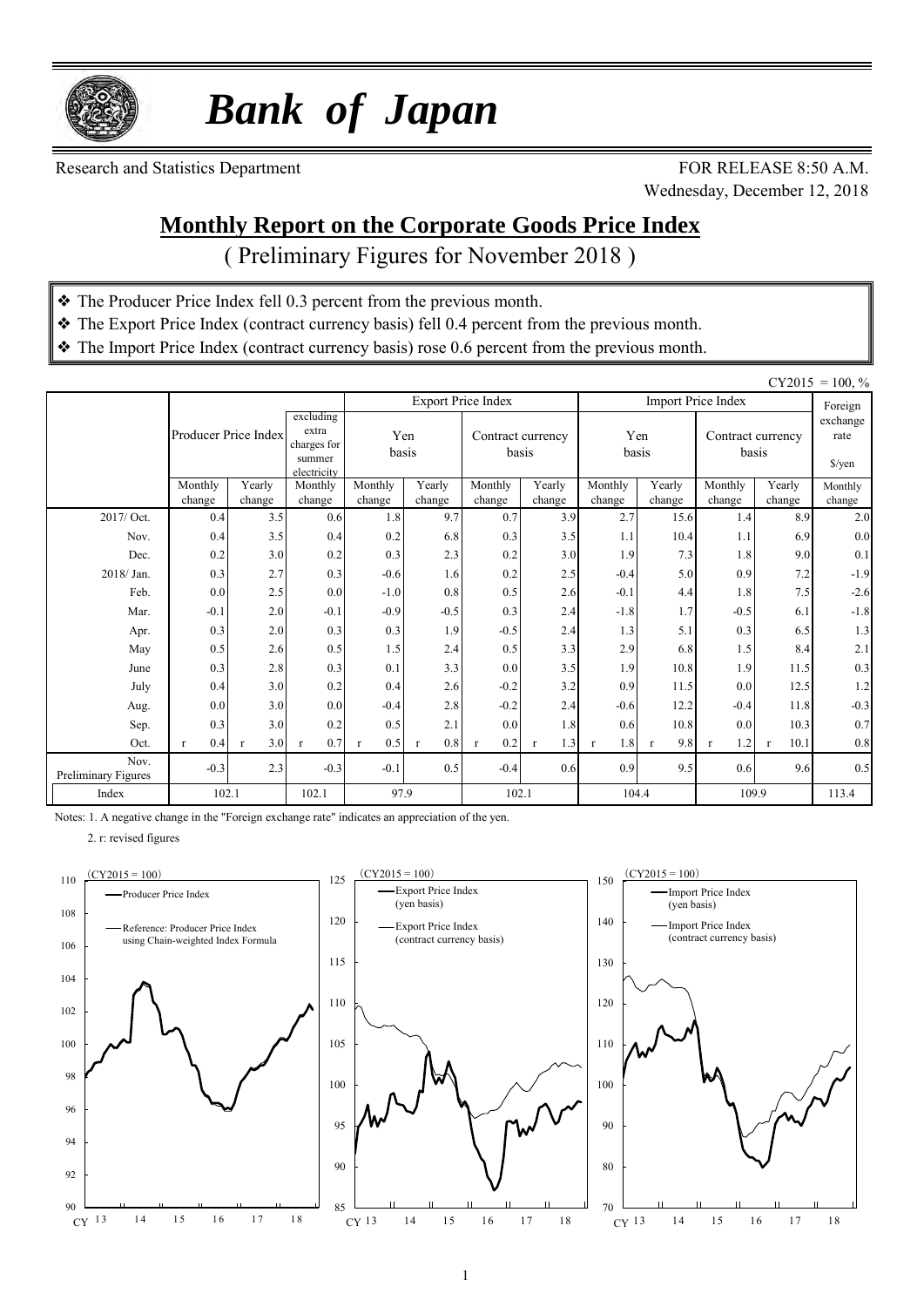# (Commodities contributing to the monthly changes in November 2018)

| Producer Price Index                        |                           | Monthly change $-0.3 \%$                                                                               |
|---------------------------------------------|---------------------------|--------------------------------------------------------------------------------------------------------|
| Groups                                      | Contribution<br>to change | Commodities                                                                                            |
| Petroleum & coal products                   | $-0.31\%$                 | Gasoline, Gas oil, Kerosene                                                                            |
| Chemicals $\&$ related products             | $-0.07\%$                 | Benzene, Xylene, Styrene monomer                                                                       |
| Scrap & waste                               | $-0.04\%$                 | Iron & steel scrap                                                                                     |
| Electrical machinery $\&$<br>equipment      | $-0.02 \%$                | Monitoring & control equipment, Electric luminaries (for<br>motor vehicles), Household vacuum cleaners |
| Electric power, gas & water                 | $0.05 \%$                 | Industrial extra high tension power, Commercial high tension<br>power, Industrial high tension power   |
| Agriculture, forestry & fishery<br>products | $0.03\%$                  | Beef, Polished rice, Azuki beans                                                                       |
| Pulp, paper & related<br>products           | $0.02 \%$                 | Linerboard, Corrugated medium                                                                          |
| General purpose machinery                   | $0.01 \%$                 | Metal valves, Conveyors, Commercial air conditioners                                                   |

| Export Price Index (contract currency basis)                    |                           | Monthly change $-0.4\%$                                                                                         |  |  |  |  |  |
|-----------------------------------------------------------------|---------------------------|-----------------------------------------------------------------------------------------------------------------|--|--|--|--|--|
| Groups                                                          | Contribution<br>to change | Commodities                                                                                                     |  |  |  |  |  |
| Chemicals & related products                                    | $-0.28 \%$                | Caustic soda, Styrene monomer, Para-xylene                                                                      |  |  |  |  |  |
| Metals & related products                                       | $-0.15 \%$                | Hot rolled steel strips, Iron & steel scrap, Semi-finished<br>common steel products                             |  |  |  |  |  |
| Electric $\&$ electronic products                               | $-0.06\%$                 | MOS memory integrated circuits, Linear integrated circuits $\&$<br>hybrid integrated circuits, Visual equipment |  |  |  |  |  |
| General purpose, production<br>& business oriented<br>machinery | $0.09\%$                  | Exchange lenses for cameras, Printing, plate making $\&$<br>bookbinding machinery, Construction cranes          |  |  |  |  |  |
| Other primary products $\&$<br>manufactured goods               | $0.03\%$                  | Gas oil, Fuel oil C, Jet fuel oil & kerosene                                                                    |  |  |  |  |  |

| Import Price Index (contract currency basis)  |                           | Monthly change $0.6\%$                                                |
|-----------------------------------------------|---------------------------|-----------------------------------------------------------------------|
| Groups                                        | Contribution<br>to change | Commodities                                                           |
| Petroleum, coal & natural gas                 | $0.65 \%$                 | Crude petroleum, Coal for coke making, Naphtha                        |
| Chemicals & related products                  | $0.03\%$                  | Carbon black, Methanol, Saturated polyester resins                    |
| Electric & electronic products                | $-0.07\%$                 | Cellular phones, External storages, MOS memory integrated<br>circuits |
| Metals & related products                     | $-0.03\%$                 | Iron ores, Unwrought aluminum, Unwrought nickel                       |
| Lumber & wood products and<br>forest products | $-0.01\%$                 | North American logs, North American timber                            |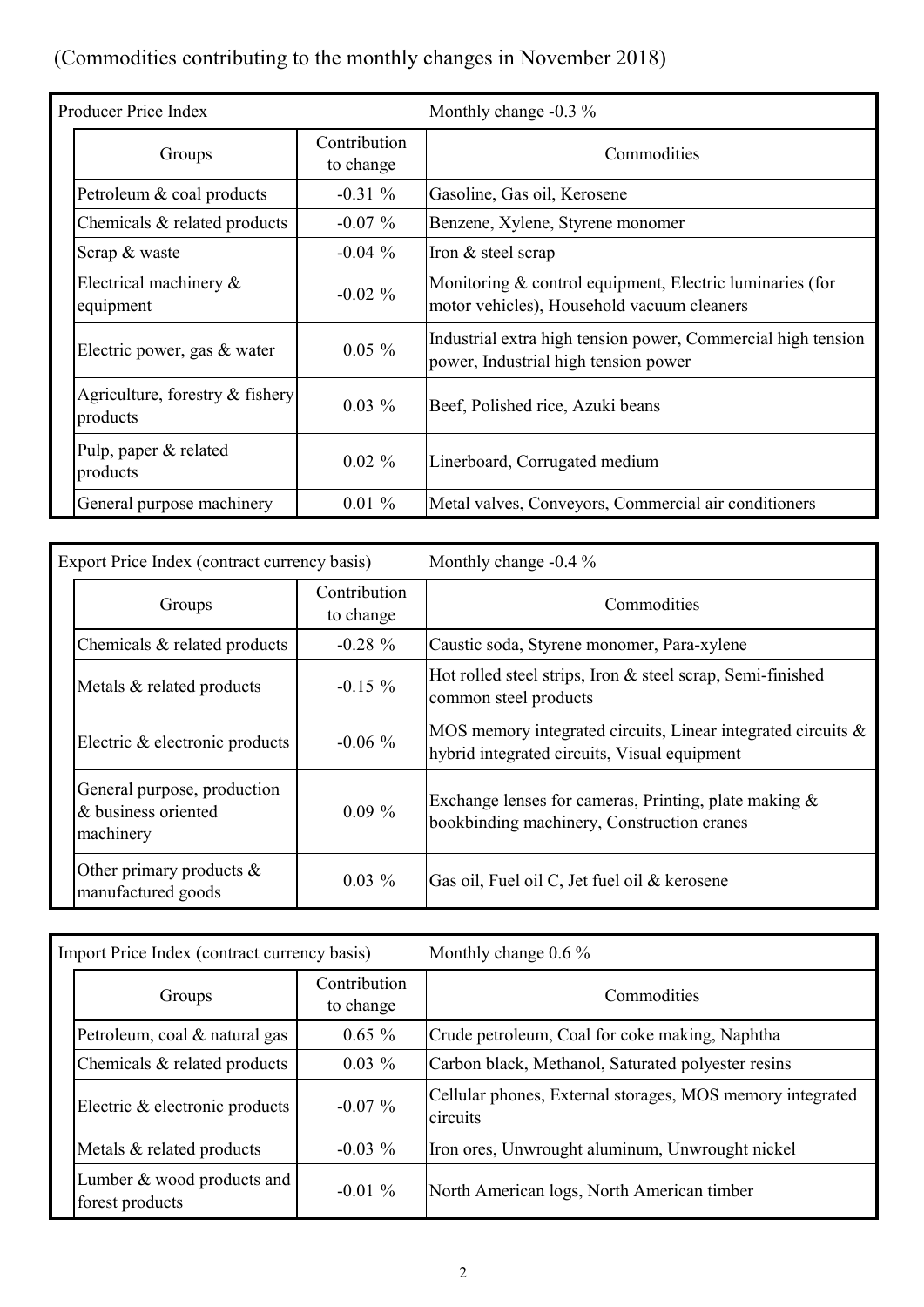#### Producer Price Index ( Preliminary Figures for November 2018 )

 $CY2015 = 100, \%$ 

|                                                | Weight  | Index |              | Previous<br>month | Monthly<br>change |             | Previous<br>month | Yearly<br>change |             | Previous<br>month |
|------------------------------------------------|---------|-------|--------------|-------------------|-------------------|-------------|-------------------|------------------|-------------|-------------------|
| All commodities                                | 1,000.0 | 102.1 | r            | 102.4             | $-0.3$            | $\mathbf r$ | 0.4               | 2.3              | $\mathbf r$ | 3.0               |
| excluding extra charges for summer electricity | 1,000.0 | 102.1 | $\mathbf{r}$ | 102.4             | $-0.3$            | $\mathbf r$ | 0.7               | 2.3              | $\mathbf r$ | 3.0               |
| Beverages & foods                              | 141.6   | 101.2 | $\mathbf{r}$ | 101.2             | $0.0\,$           | $\mathbf r$ | 0.4               | 1.3              | $\mathbf r$ | 1.4               |
| Textile products                               | 9.6     | 101.8 |              | 101.7             | 0.1               |             | 0.3               | 1.4              |             | 1.2               |
| Lumber & wood products                         | 9.2     | 105.4 | $\mathbf r$  | 105.3             | 0.1               | $\mathbf r$ | 0.1               | 1.3              | $\mathbf r$ | 1.4               |
| Pulp, paper & related products                 | 27.7    | 102.8 |              | 102.1             | 0.7               |             | 0.0               | 2.0              |             | 1.4               |
| Chemicals & related products                   | 89.2    | 98.4  | $\mathbf r$  | 99.2              | $-0.8$            | $\mathbf r$ | 0.3               | 2.7              | $\mathbf r$ | 3.9               |
| Petroleum & coal products                      | 59.5    | 121.0 | $\mathbf r$  | 126.4             | $-4.3$            | $\mathbf r$ | 4.4               | 14.8             | $\mathbf r$ | 24.9              |
| Plastic products                               | 38.2    | 98.0  | $\mathbf r$  | 97.8              | 0.2               | $\mathbf r$ | 0.4               | 2.3              | $\mathbf r$ | 1.9               |
| Ceramic, stone & clay products                 | 23.3    | 102.4 | $\mathbf{r}$ | 102.4             | 0.0               | $\mathbf r$ | 0.3               | 2.5              | $\mathbf r$ | 2.5               |
| Iron & steel                                   | 51.7    | 109.5 | $\mathbf r$  | 109.4             | 0.1               | $\mathbf r$ | 0.4               | 4.6              | $\mathbf r$ | 4.8               |
| Nonferrous metals                              | 27.1    | 99.8  |              | 99.7              | 0.1               |             | 1.0               | $-3.6$           |             | $-3.0$            |
| Metal products                                 | 40.0    | 104.7 | $\mathbf r$  | 104.8             | $-0.1$            | $\mathbf r$ | 0.0               | 2.4              | $\mathbf r$ | 2.6               |
| General purpose machinery                      | 27.2    | 101.0 | $\mathbf r$  | 100.6             | 0.4               | $\mathbf r$ | 0.3               | $0.8\,$          | $\mathbf r$ | 0.3               |
| Production machinery                           | 41.1    | 100.6 |              | 100.4             | 0.2               |             | 0.4               | 0.4              |             | $-0.1$            |
| Business oriented machinery                    | 16.2    | 101.2 | $\mathbf{r}$ | 101.4             | $-0.2$            | $\mathbf r$ | 0.4               | $-1.2$           | $\mathbf r$ | $-0.5$            |
| Electronic components & devices                | 24.5    | 98.0  |              | 98.0              | $0.0\,$           | r           | 0.5               | $-0.5$           |             | $-0.4$            |
| Electrical machinery & equipment               | 52.7    | 95.2  | $\mathbf r$  | 95.6              | $-0.4$            | $\mathbf r$ | 1.1               | 0.0              | $\mathbf r$ | 0.3               |
| Information & communications equipment         | 20.8    | 97.0  | $\mathbf r$  | 97.1              | $-0.1$            | $\mathbf r$ | $0.8\,$           | $-0.5$           | $\mathbf r$ | $-0.5$            |
| Transportation equipment                       | 140.7   | 98.5  |              | 98.5              | $0.0\,$           |             | 0.1               | $-0.3$           |             | $-0.3$            |
| Other manufacturing industry products          | 48.0    | 100.9 | $\mathbf r$  | 100.7             | 0.2               | $\mathbf r$ | $0.2\,$           | 0.7              | $\mathbf r$ | $0.5\,$           |
| Agriculture, forestry & fishery products       | 35.8    | 110.6 | $\mathbf r$  | 109.9             | 0.6               | $\mathbf r$ | $-0.6$            | $-1.6$           | $\mathbf r$ | 0.3               |
| Minerals                                       | 3.9     | 99.8  | $\mathbf r$  | 99.8              | $0.0\,$           | $\mathbf r$ | 0.9               | 5.2              | $\mathbf r$ | 5.3               |
| Electric power, gas & water                    | 67.1    | 98.9  | $\mathbf r$  | 98.2              | 0.7               | $\mathbf r$ | $-2.2$            | 8.1              | $\mathbf r$ | 6.9               |
| Scrap & waste                                  | 4.9     | 134.5 |              | 142.7             | $-5.7$            |             | 1.6               | $0.7\,$          |             | 12.3              |

Notes: 1. The index of "All commodities excluding extra charges for summer electricity" adjusts extra charges applied during summer season from July to September.

2. r: revised figures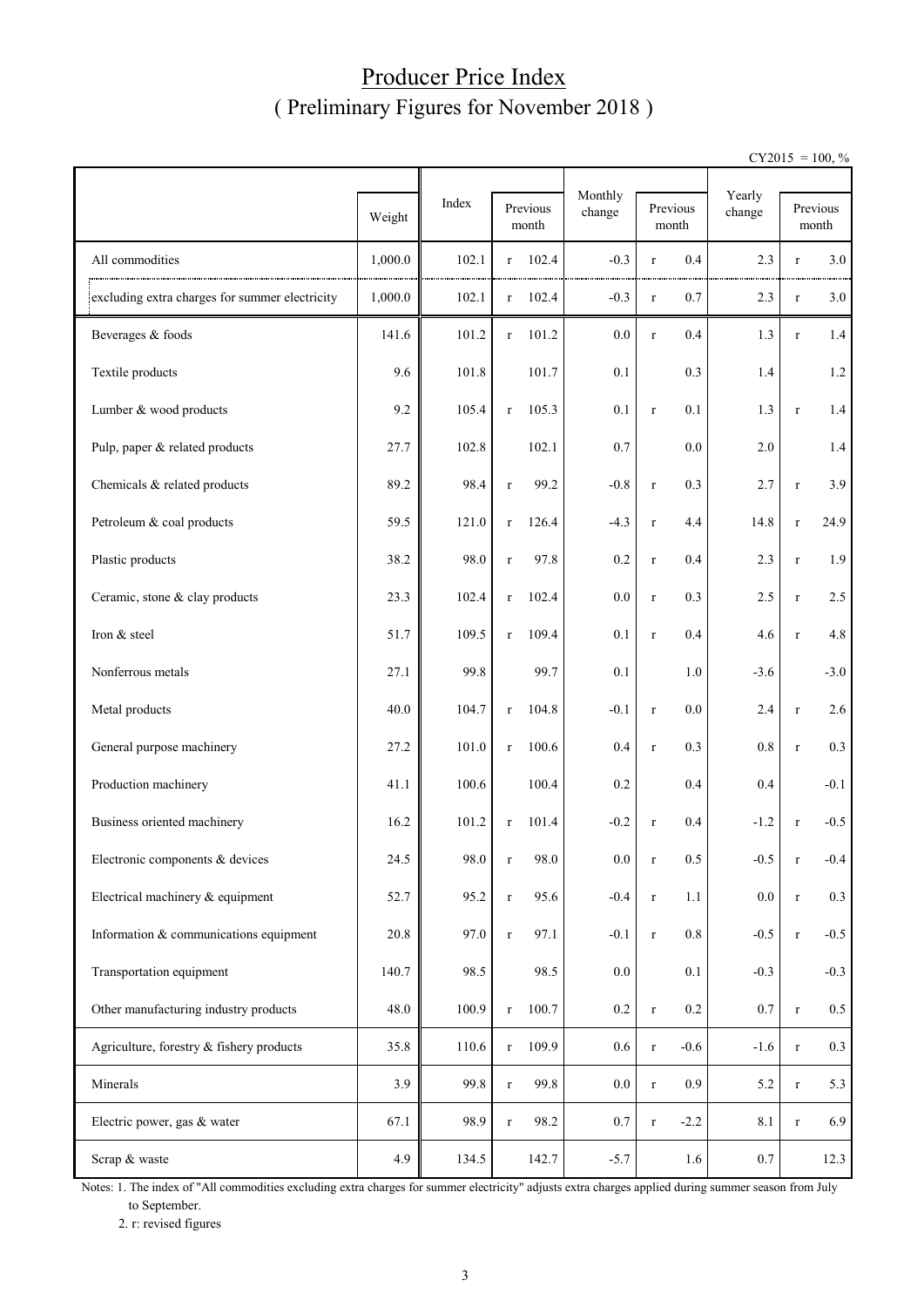## Export Price Index ( Preliminary Figures for November 2018 )

 $CY2015 = 100, \%$ 

|                                                                | Index   |                                   |              | Monthly change |                   |              |                               | Yearly change |                   |              |                               |        |
|----------------------------------------------------------------|---------|-----------------------------------|--------------|----------------|-------------------|--------------|-------------------------------|---------------|-------------------|--------------|-------------------------------|--------|
|                                                                | Weight  | Yen<br>Previous<br>basis<br>month |              | Yen<br>basis   | Previous<br>month |              | Contract<br>currency<br>basis | Yen<br>basis  | Previous<br>month |              | Contract<br>currency<br>basis |        |
| All commodities                                                | 1,000.0 | 97.9                              | $\mathbf{r}$ | 98.0           | $-0.1$            | $\mathbf{r}$ | 0.5                           | $-0.4$        | 0.5               | $\mathbf{r}$ | 0.8                           | 0.6    |
| Textiles                                                       | 13.8    | 95.3                              | $\mathbf{r}$ | 95.2           | 0.1               | $\mathbf{r}$ | 1.0                           | $-0.2$        | 2.3               | $\mathbf{r}$ | 1.8                           | 2.5    |
| Chemicals & related products                                   | 98.4    | 107.3                             |              | $r$ 109.7      | $-2.2$            | $\mathbf{r}$ | 0.4                           | $-2.6$        | 3.2               | $\mathbf{r}$ | 6.7                           | 3.0    |
| Metals & related products                                      | 108.5   | 109.8                             |              | 110.8          | $-0.9$            |              | 0.5                           | $-1.3$        | $-0.4$            |              | 1.8                           | $-0.6$ |
| General purpose, production $&$<br>business oriented machinery | 189.4   | 97.8                              | $\mathbf{r}$ | 97.3           | 0.5               | $\mathbf{r}$ | 0.6                           | 0.5           | $-0.2$            | $\mathbf{r}$ | $-1.0$                        | 0.0    |
| Electric & electronic products                                 | 205.5   | 90.4                              |              | 90.4           | 0.0               |              | 0.3                           | $-0.3$        | $-3.1$            |              | $-3.2$                        | $-3.2$ |
| Transportation equipment                                       | 285.2   | 94.3                              | $\mathbf{r}$ | 94.0           | 0.3               | $\mathbf{r}$ | 0.3                           | $0.0\,$       | $-1.0$            | $\mathbf{r}$ | $-1.7$                        | $-0.7$ |
| Other primary products &<br>manufactured goods                 | 99.2    | 102.2                             |              | $r$ 101.5      | 0.7               | $\mathbf{r}$ | 1.4                           | 0.4           | 12.1              | $\mathbf{r}$ | 12.3                          | 12.3   |

Note: r: revised figures

# Import Price Index ( Preliminary Figures for November 2018 )

 $CY2015 = 100, \%$ 

|                                                                |         | Index        |                      | Monthly change |                        | Yearly change                 |              |                      |                               |
|----------------------------------------------------------------|---------|--------------|----------------------|----------------|------------------------|-------------------------------|--------------|----------------------|-------------------------------|
|                                                                | Weight  | Yen<br>basis | Previous<br>month    | Yen<br>basis   | Previous<br>month      | Contract<br>currency<br>basis | Yen<br>basis | Previous<br>month    | Contract<br>currency<br>basis |
| All commodities                                                | 1,000.0 | 104.4        | $r$ 103.5            | 0.9            | 1.8<br>$\mathbf{r}$    | 0.6                           | 9.5          | 9.8<br>$\mathbf{r}$  | 9.6                           |
| Beverages & foods and agriculture<br>products for food         | 80.4    | 93.7         | 93.4                 | 0.3            | 0.2                    | 0.0                           | $-0.3$       | $-1.3$               | $-0.3$                        |
| Textiles                                                       | 61.3    | 96.4         | 96.2                 | 0.2            | 0.5                    | 0.2                           | 1.3          | 1.1                  | 1.4                           |
| Metals & related products                                      | 95.8    | 100.9        | 100.8                | 0.1            | 0.0                    | $-0.4$                        | $-2.7$       | $-2.6$               | $-2.9$                        |
| Lumber & wood products and<br>forest products                  | 17.3    | 105.0        | $r$ 105.4            | $-0.4$         | $-0.4$<br>$\mathbf{r}$ | $-0.6$                        | 6.7          | 8.1<br>$\mathbf{r}$  | 7.0                           |
| Petroleum, coal & natural gas                                  | 252.3   | 130.7        | $r$ 127.5            | 2.5            | 5.0<br>$\mathbf{r}$    | 2.1                           | 35.2         | 36.7<br>$\mathbf{r}$ | 34.8                          |
| Chemicals & related products                                   | 94.7    | 105.2        | $r$ 104.7            | 0.5            | 0.4<br>$\mathbf{r}$    | 0.3                           | 7.6          | 7.2<br>$\mathbf{r}$  | 7.8                           |
| General purpose, production $&$<br>business oriented machinery | 68.1    | 98.4         | 98.2                 | 0.2            | 0.2                    | 0.0                           | 3.6          | 3.4                  | 3.6                           |
| Electric & electronic products                                 | 196.6   | 86.5         | 86.6                 | $-0.1$         | 0.3                    | $-0.4$                        | $-2.9$       | $-2.3$               | $-3.1$                        |
| Transportation equipment                                       | 49.5    | 97.4         | 97.3                 | 0.1            | 0.4                    | 0.0                           | 0.2          | 0.1                  | 0.6                           |
| Other primary products &<br>manufactured goods                 | 84.0    | 95.7         | 95.4<br>$\mathbf{r}$ | 0.3            | 0.7<br>$\mathbf{r}$    | $0.0\,$                       | 2.5          | 2.7<br>$\mathbf{r}$  | 2.2                           |

Note: r: revised figures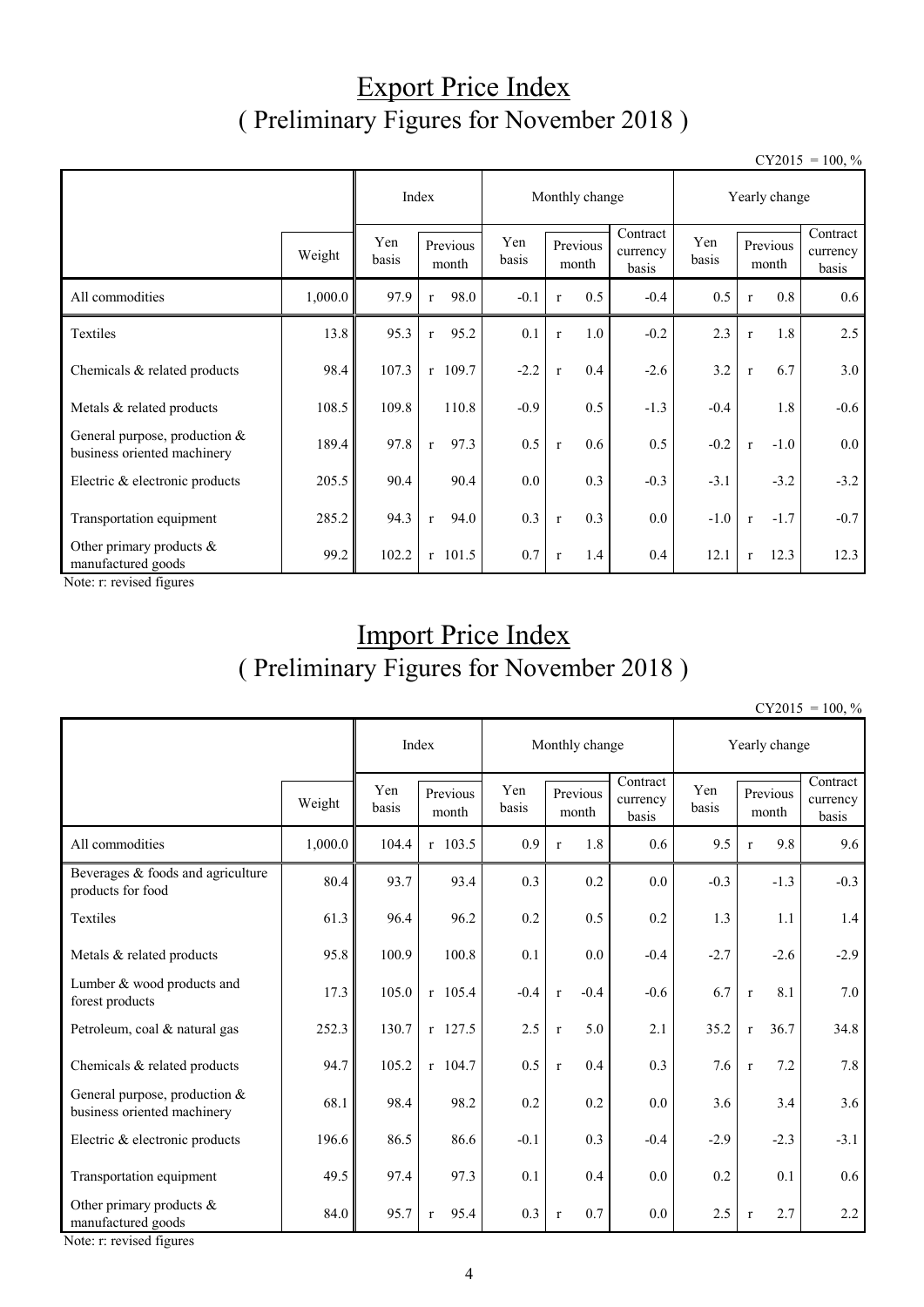# Index by Stage of Demand and Use ( Preliminary Figures for November 2018 )

|             |                           |           |       |                   |                     |                  | $CY2015 = 100, \%$   |  |
|-------------|---------------------------|-----------|-------|-------------------|---------------------|------------------|----------------------|--|
|             |                           |           | Index | Monthly           |                     | Yearly           |                      |  |
|             |                           | Weight    |       | change            | Previous month      | change           | Previous month       |  |
|             | Domestic demand products  | 1,000.000 | 102.7 | 0.0 r             | 0.8                 | $4.1 \text{ r}$  | 4.7                  |  |
|             | Domestic goods            | 744.660   | 102.1 | $-0.3$ r          | 0.4                 | 2.3              | 3.0                  |  |
|             | Imports                   | 255.340   | 104.4 | 0.9               | 1.8<br>Ir           | 9.5              | 9.8<br>r             |  |
|             | Raw materials             | 100.163   | 117.8 | $1.6 \text{ r}$   | 3.0                 | 18.2             | 18.6<br>$\mathbf{r}$ |  |
|             | Domestic goods            | 26.060    | 111.1 | $-0.6$ r          | 0.1                 | $-0.1$ r         | 2.3                  |  |
|             | Imports                   | 74.103    | 120.2 | 2.3               | 4.1<br>Ir           | 25.7             | 25.4<br>r            |  |
|             | Intermediate materials    | 535.481   | 103.1 | $-0.2$ r          | 0.4                 | $4.2 \vert r$    | 4.9                  |  |
|             | Domestic goods            | 448.097   | 102.8 | $-0.3$            | 0.4                 | 3.8              | 4.4                  |  |
|             | Imports                   | 87.384    | 104.7 | 0.5               | 0.7<br>lr.          | $6.6 \text{ r}$  | 7.2                  |  |
| Final goods |                           | 364.356   | 97.9  | $-0.4 \text{ r}$  | 0.7                 | $-0.2 \text{ r}$ | 0.6                  |  |
|             | Domestic goods            | 270.503   | 100.1 | $-0.4 \text{ r}$  | 0.7                 | 0.1              | 0.9                  |  |
|             | Imports                   | 93.853    | 91.8  | $-0.1$            | 0.7<br>$\mathsf{r}$ | $-0.8$ r         | $-0.3$               |  |
|             | Capital goods             | 112.246   | 98.0  | $-0.1$            | 0.5                 | $-0.3$           | $-0.2$               |  |
|             | Domestic goods            | 87.827    | 99.9  | $-0.1$            | 0.5                 | $-0.2$           | $-0.2$               |  |
|             | Imports                   | 24.419    | 91.4  | 0.2               | 0.4                 | $-0.5$           | $-0.7$               |  |
|             | Consumer goods            | 252.110   | 97.9  | $-0.4 \text{ r}$  | 0.7                 | 0.0              | 0.9                  |  |
|             | Domestic goods            | 182.676   | 100.2 | $-0.5 \text{ r}$  | 0.8                 | $0.3 \text{ r}$  | 1.4                  |  |
|             | Imports                   | 69.434    | 91.9  | $-0.2 \text{ r}$  | 0.8                 | $-0.9$           | $-0.3$<br>r          |  |
|             | Durable consumer goods    | 67.121    | 91.8  | $-0.2$            | 0.4<br>Ir           | $-2.1$           | $-1.6$               |  |
|             | Domestic goods            | 42.200    | 96.8  | 0.1               | 0.5<br>r            | $-0.6$           | $-0.6$               |  |
|             | Imports                   | 24.921    | 83.5  | $-0.5 \vert r$    | 0.2                 | $-4.9 \text{ r}$ | $-3.7$               |  |
|             | Nondurable consumer goods | 184.989   | 100.1 | $-0.5 \text{ tr}$ | 0.8                 | 0.7              | 1.8<br>l r           |  |
|             | Domestic goods            | 140.476   | 101.2 | $-0.7$            | 0.9                 | 0.5              | 2.0                  |  |
|             | Imports                   | 44.513    | 96.6  | $0.0 \text{ r}$   | 0.9                 | $1.3 \vert r$    | 1.4                  |  |

Notes: 1. These indexes are compiled by reclassifying the "Producer Price Index excluding the consumption tax," "Export Price Index" and "Import Price Index" in terms of commodities' stage of demand or use of goods.

2. r: revised figures

#### (Index by Stage of Demand and Use)

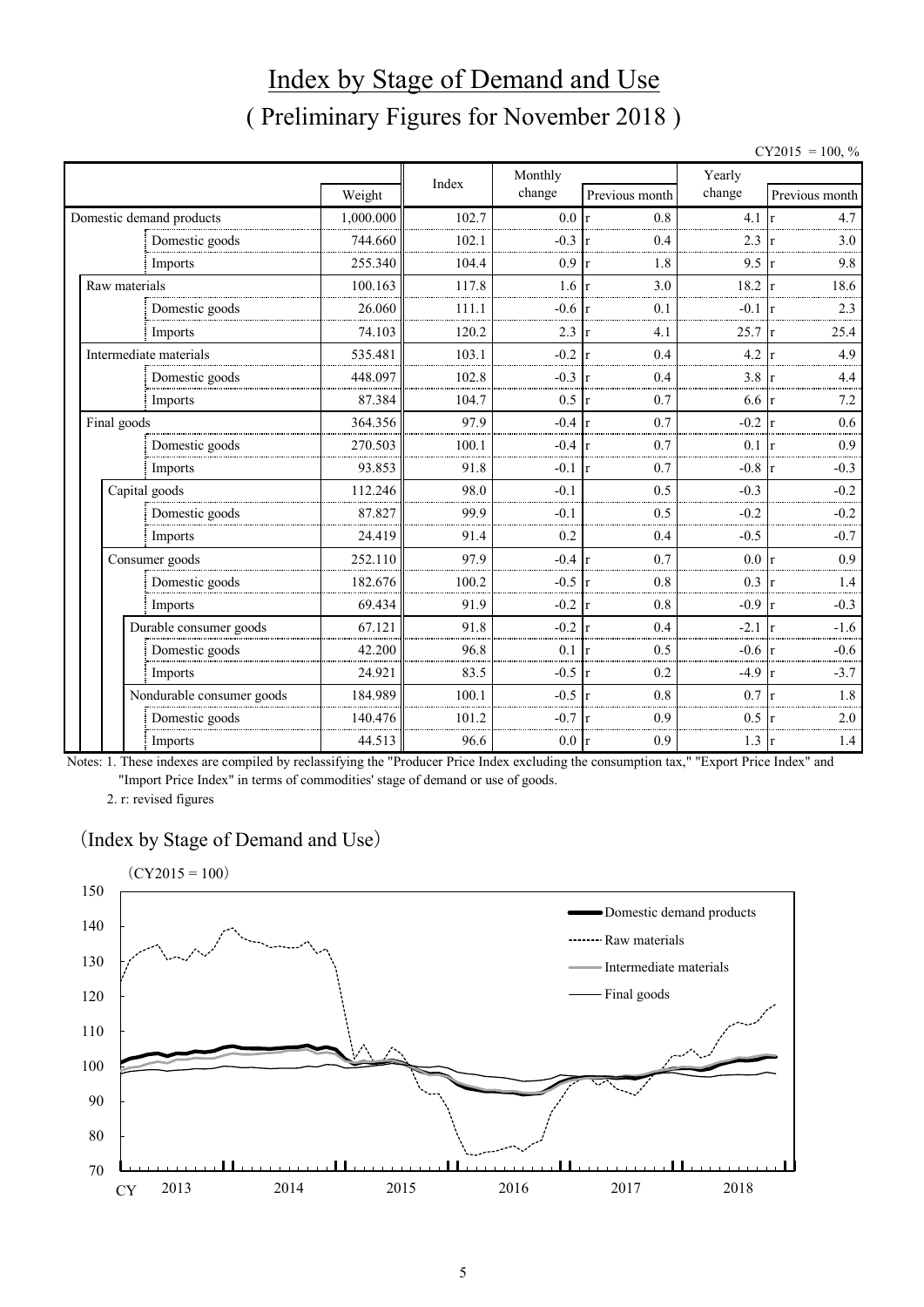# Producer Price Index using Chain-weighted Index Formula ( Preliminary Figures for November 2018 )

 $CY2015 = 100, \%$ 

|                                                | Weight  | Index | Monthly<br>change |             | Previous<br>month | Yearly<br>change |              | Previous<br>month |
|------------------------------------------------|---------|-------|-------------------|-------------|-------------------|------------------|--------------|-------------------|
| All commodities                                | 1,000.0 | 102.2 | $-0.3$            | $\mathbf r$ | 0.5               | 2.3              | $\mathbf r$  | 3.0               |
| excluding extra charges for summer electricity | 1,000.0 | 102.2 | $-0.3$            | $\mathbf r$ | 0.7               | 2.3              | $\mathbf r$  | 3.0               |
| Beverages & foods                              | 141.6   | 101.1 | $-0.1$            | $\mathbf r$ | 0.5               | 1.3              | $r_{\rm}$    | 1.5               |
| Textile products                               | 9.6     | 101.5 | 0.0               |             | 0.4               | 1.3              |              | 1.2               |
| Lumber & wood products                         | 9.2     | 105.2 | 0.1               | $\mathbf r$ | 0.0               | 1.2              | $\mathbf r$  | 1.4               |
| Pulp, paper & related products                 | 27.7    | 102.6 | 0.6               |             | 0.0               | 1.9              |              | 1.4               |
| Chemicals & related products                   | 89.2    | 98.6  | $-0.7$            | $\mathbf r$ | 0.3               | 2.6              | $\mathbf r$  | 3.8               |
| Petroleum & coal products                      | 59.5    | 121.6 | $-4.1$            | $\mathbf r$ | 4.4               | 14.8             | $\mathbf r$  | 24.7              |
| Plastic products                               | 38.2    | 97.8  | $0.2\,$           | $\mathbf r$ | 0.4               | 2.3              | $\mathbf r$  | 1.9               |
| Ceramic, stone & clay products                 | 23.3    | 101.8 | 0.0               | $\mathbf r$ | 0.2               | 2.1              | $\mathbf r$  | 2.1               |
| Iron & steel                                   | 51.7    | 109.7 | 0.1               | $\mathbf r$ | 0.5               | 4.7              | $\mathbf r$  | 4.9               |
| Nonferrous metals                              | 27.1    | 100.4 | 0.1               | $\mathbf r$ | 0.8               | $-3.2$           | $\mathbf r$  | $-2.7$            |
| Metal products                                 | 40.0    | 104.2 | $-0.2$            | $\mathbf r$ | 0.1               | 2.3              | $\mathbf{r}$ | 2.6               |
| General purpose machinery                      | 27.2    | 101.0 | 0.4               | $\mathbf r$ | 0.3               | $0.8\,$          | $\mathbf r$  | 0.3               |
| Production machinery                           | 41.1    | 100.2 | 0.1               |             | 0.3               | 0.1              |              | $-0.4$            |
| Business oriented machinery                    | 16.2    | 100.8 | $-0.3$            | $\mathbf r$ | 0.4               | $-1.4$           | $\mathbf r$  | $-0.5$            |
| Electronic components & devices                | 24.5    | 97.8  | 0.0               | $\mathbf r$ | 0.5               | $-0.2$           | $\mathbf r$  | $-0.1$            |
| Electrical machinery & equipment               | 52.7    | 94.7  | $-0.5$            | $\mathbf r$ | 1.1               | $-0.2$           | $\mathbf r$  | $0.2\,$           |
| Information & communications equipment         | 20.8    | 96.7  | $-0.1$            | $\mathbf r$ | 0.7               | $-0.6$           | $\mathbf{r}$ | $-0.6$            |
| Transportation equipment                       | 140.7   | 98.4  | $0.0\,$           | $\mathbf r$ | 0.1               | $-0.3$           | $\mathbf r$  | $-0.3$            |
| Other manufacturing industry products          | 48.0    | 100.7 | 0.2               | $\mathbf r$ | 0.1               | 0.6              | $\mathbf r$  | $0.4\,$           |
| Agriculture, forestry & fishery products       | 35.8    | 109.9 | 0.8               | $\mathbf r$ | $-0.6$            | $-1.8$           | $\mathbf r$  | $-0.2$            |
| Minerals                                       | 3.9     | 100.5 | $0.0\,$           | $\mathbf r$ | 0.9 <sub>0</sub>  | 5.8              | $\mathbf r$  | 5.9               |
| Electric power, gas & water                    | 67.1    | 99.1  | 0.7               | $\mathbf r$ | $-2.1$            | 8.3              | $\mathbf r$  | 7.0               |
| Scrap & waste                                  | 4.9     | 136.5 | $-5.1$            |             | 1.6               | $0.1\,$          |              | $10.4$            |

Notes: 1. The index of "All commodities excluding extra charges for summer electricity" adjusts extra charges applied during summer season from July to September.

2. The indexes are based on the year 2015 weights.

3. r: revised figures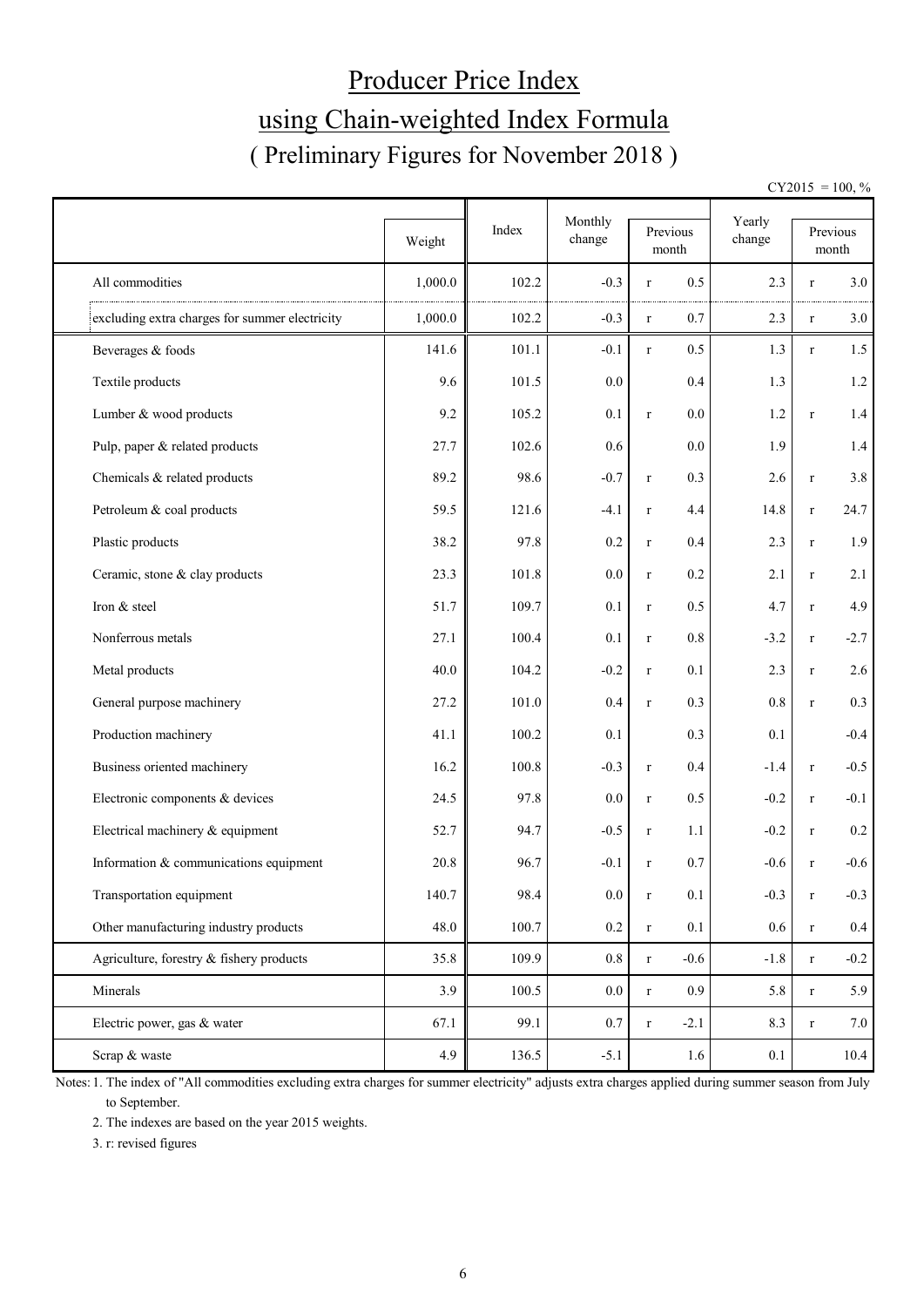## Corporate Goods Price Index Time Series Data

|           |                      |                 |                                  |                  |                                           |                                                                     |                                           |                                |                                   |                  |                                           |                 |                                  |                  | $CY2015 = 100, \%$                        |  |
|-----------|----------------------|-----------------|----------------------------------|------------------|-------------------------------------------|---------------------------------------------------------------------|-------------------------------------------|--------------------------------|-----------------------------------|------------------|-------------------------------------------|-----------------|----------------------------------|------------------|-------------------------------------------|--|
|           |                      |                 | Producer Price Index             |                  |                                           |                                                                     |                                           | <b>Export Price Index</b>      |                                   |                  |                                           |                 |                                  |                  |                                           |  |
|           |                      | All commodities |                                  |                  |                                           | (Reference)<br>excluding extra<br>charges for summer<br>electricity |                                           | All commodities<br>(ven basis) |                                   |                  |                                           | All commodities | (contract currency basis)        |                  |                                           |  |
|           |                      |                 | Monthly<br>(Quarterly)<br>change | Yearly<br>change | Change<br>from three<br>months<br>earlier | Monthly<br>(Quarterly)<br>change                                    | Change<br>from three<br>months<br>earlier |                                | Monthly<br>(Quarterly)<br>change  | Yearly<br>change | Change<br>from three<br>months<br>earlier |                 | Monthly<br>(Quarterly)<br>change | Yearly<br>change | Change<br>from three<br>months<br>earlier |  |
| <b>CY</b> | 2015                 | 100.0           | $\equiv$                         | —                |                                           | $\overline{\phantom{0}}$                                            |                                           | 100.0                          | —                                 | —                | —                                         | 100.0           | $\overline{\phantom{0}}$         | —                |                                           |  |
|           | 2016                 | 96.5            | $\overline{\phantom{0}}$         | $-3.5$           |                                           |                                                                     |                                           | 90.7                           |                                   | $-9.3$           |                                           | 96.9            | —                                | $-3.1$           |                                           |  |
|           | 2017                 | 98.7            | $\qquad \qquad -$                | 2.3              |                                           | —                                                                   | $\overline{\phantom{0}}$                  | 95.5                           | —                                 | 5.3              | $\qquad \qquad$                           | 100.2           | —                                | 3.4              |                                           |  |
| <b>FY</b> | 2015                 | 99.1            | $\overbrace{\phantom{1232211}}$  |                  | —                                         | —                                                                   | $\overline{\phantom{0}}$                  | 98.1                           | —                                 |                  | —                                         | 98.6            | $\overline{\phantom{0}}$         | —<br>—           |                                           |  |
|           | 2016                 | 96.7            | $\overbrace{\phantom{1232211}}$  | $-2.4$           | —                                         |                                                                     | $\overline{\phantom{0}}$                  | 91.3                           | $\overbrace{\phantom{123221111}}$ | $-6.9$           | —                                         | 97.8            | —                                | $-0.8$           |                                           |  |
| 2017/     | 2017                 | 99.3<br>99.7    | 0.9                              | 2.7<br>3.3       | —                                         | 1.1                                                                 | $\overline{\phantom{0}}$<br>$\equiv$      | 95.6<br>97.4                   | $\overline{\phantom{0}}$<br>2.6   | 4.7<br>6.1       |                                           | 100.8<br>101.5  | $\overline{\phantom{0}}$<br>1.6  | 3.1<br>3.5       | —<br>$\overline{\phantom{0}}$             |  |
| 2018/     | Q <sub>4</sub><br>Q1 | 100.3           | 0.6                              | 2.5              | $\overline{\phantom{0}}$                  | 0.6                                                                 | $\overline{\phantom{0}}$                  | 96.1                           | $-1.3$                            | 0.6              | $\overline{\phantom{0}}$                  | 102.3           | 0.8                              | 2.5              |                                           |  |
|           | Q2                   | 100.9           | 0.6                              | 2.4              | —                                         | 0.6                                                                 | $\overline{\phantom{0}}$                  | 96.5                           | 0.4                               | 2.6              | —                                         | 102.5           | 0.2                              | 3.0              |                                           |  |
|           | Q <sub>3</sub>       | 101.8           | 0.9                              | 3.0              |                                           | 0.7                                                                 |                                           | 97.3                           | 0.8                               | 2.5              |                                           | 102.4           | $-0.1$                           | 2.5              |                                           |  |
| 2017/     | Oct.                 | 99.4            | 0.4                              | 3.5              | 0.7                                       | 0.6                                                                 | 0.9                                       | 97.2                           | 1.8                               | 9.7              | 2.4                                       | 101.2           | 0.7                              | 3.9              | 1.9                                       |  |
|           | Nov.                 | 99.8            | 0.4                              | 3.5              | 1.1                                       | 0.4                                                                 | 1.3                                       | 97.4                           | 0.2                               | 6.8              | 3.2                                       | 101.5           | 0.3                              | 3.5              | 1.6                                       |  |
|           | Dec.                 | 100.0           | 0.2                              | 3.0              | 1.0                                       | 0.2                                                                 | 1.2                                       | 97.7                           | 0.3                               | 2.3              | 2.3                                       | 101.7           | 0.2                              | 3.0              | 1.2                                       |  |
| 2018/     | Jan.                 | 100.3           | 0.3                              | 2.7              | 0.9                                       | 0.3                                                                 | 0.9                                       | 97.1                           | $-0.6$                            | 1.6              | $-0.1$                                    | 101.9           | 0.2                              | 2.5              | 0.7                                       |  |
|           | Feb.                 | 100.3           | 0.0                              | 2.5              | 0.5                                       | 0.0                                                                 | 0.5                                       | 96.1                           | $-1.0$                            | 0.8              | $-1.3$                                    | 102.4           | 0.5                              | 2.6              | 0.9                                       |  |
|           | Mar.                 | 100.2           | $-0.1$                           | 2.0              | 0.2                                       | $-0.1$                                                              | 0.2                                       | 95.2                           | $-0.9$                            | $-0.5$           | $-2.6$                                    | 102.7           | 0.3                              | 2.4              | 1.0                                       |  |
|           | Apr.                 | 100.5           | 0.3                              | 2.0              | 0.2                                       | 0.3                                                                 | 0.2                                       | 95.5                           | 0.3                               | 1.9              | $-1.6$                                    | 102.2           | $-0.5$                           | 2.4              | 0.3                                       |  |
|           | May                  | 101.0           | 0.5                              | 2.6              | 0.7                                       | 0.5                                                                 | 0.7                                       | 96.9                           | 1.5                               | 2.4              | 0.8                                       | 102.7           | 0.5                              | 3.3              | 0.3                                       |  |
|           | June                 | 101.3           | 0.3                              | 2.8              | 1.1                                       | 0.3                                                                 | 1.1                                       | 97.0                           | 0.1                               | 3.3              | 1.9                                       | 102.7           | 0.0                              | 3.5              | $0.0\,$                                   |  |
|           | July                 | 101.7           | 0.4                              | 3.0              | 1.2                                       | 0.2                                                                 | 1.0                                       | 97.4                           | 0.4                               | 2.6              | 2.0                                       | 102.5           | $-0.2$                           | 3.2              | 0.3                                       |  |
|           | Aug.                 | 101.7           | 0.0                              | 3.0              | 0.7                                       | 0.0                                                                 | 0.5                                       | 97.0                           | $-0.4$                            | 2.8              | 0.1                                       | 102.3           | $-0.2$                           | 2.4              | $-0.4$                                    |  |
|           | Sep.                 | 102.0           | 0.3                              | 3.0              | 0.7                                       | 0.2                                                                 | 0.4                                       | 97.5                           | 0.5                               | 2.1              | 0.5                                       | 102.3           | 0.0                              | 1.8              | $-0.4$                                    |  |
|           | Oct.                 | 102.4           | 0.4                              | 3.0              | 0.7                                       | 0.7                                                                 | 0.9                                       | 98.0                           | 0.5                               | 0.8              | 0.6                                       | 102.5           | 0.2                              | 1.3              | 0.0                                       |  |
|           | Nov.                 | 102.1           | $-0.3$                           | 2.3              | 0.4                                       | $-0.3$                                                              | 0.6                                       | 97.9                           | $-0.1$                            | 0.5              | 0.9                                       | 102.1           | $-0.4$                           | 0.6              | $-0.2$                                    |  |

|           |                |                                | Import Price Index               |                  |                                           |                 |                                  |                  |                                           | Foreign                                      |
|-----------|----------------|--------------------------------|----------------------------------|------------------|-------------------------------------------|-----------------|----------------------------------|------------------|-------------------------------------------|----------------------------------------------|
|           |                | All commodities<br>(yen basis) |                                  |                  |                                           | All commodities | (contract currency basis)        |                  |                                           | exchange<br>rate<br>\$/yen                   |
|           |                |                                | Monthly<br>(Quarterly)<br>change | Yearly<br>change | Change<br>from three<br>months<br>earlier |                 | Monthly<br>(Quarterly)<br>change | Yearly<br>change | Change<br>from three<br>months<br>earlier | Monthly<br>(Quarterly)<br>(Yearly)<br>change |
| <b>CY</b> | 2015           | 100.0                          |                                  |                  |                                           | 100.0           |                                  |                  |                                           | 14.4                                         |
|           | 2016           | 83.6                           |                                  | $-16.4$          |                                           | 90.2            |                                  | $-9.8$           |                                           | $-10.1$                                      |
|           | 2017           | 92.7                           |                                  | 10.9             |                                           | 98.2            |                                  | 8.9              |                                           | 3.1                                          |
| <b>FY</b> | 2015           | 95.5                           |                                  |                  |                                           | 95.9            |                                  |                  |                                           | 9.3                                          |
|           | 2016           | 85.4                           |                                  | $-10.6$          |                                           | 92.5            |                                  | $-3.5$           |                                           | $-9.8$                                       |
|           | 2017           | 93.6                           |                                  | 9.6              |                                           | 99.8            |                                  | 7.9              |                                           | 2.3                                          |
| 2017/     | Q4             | 95.6                           | 5.1                              | 11.0             |                                           | 100.5           | 3.7                              | 8.2              |                                           | 1.8                                          |
| 2018/     | Q1             | 96.1                           | 0.5                              | 3.8              |                                           | 104.1           | 3.6                              | 6.9              |                                           | $-4.1$                                       |
|           | Q2             | 98.6                           | 2.6                              | 7.5              |                                           | 106.4           | 2.2                              | $8.8\,$          |                                           | 0.7                                          |
|           | Q <sub>3</sub> | 101.5                          | 2.9                              | 11.5             |                                           | 108.0           | 1.5                              | 11.5             |                                           | 2.2                                          |
| 2017/     | Oct.           | 94.3                           | 2.7                              | 15.6             | 3.4                                       | 99.2            | 1.4                              | 8.9              | 3.0                                       | 2.0                                          |
|           | Nov.           | 95.3                           | 1.1                              | 10.4             | 5.8                                       | 100.3           | 1.1                              | 6.9              | 3.9                                       | $0.0\,$                                      |
|           | Dec.           | 97.1                           | 1.9                              | 7.3              | 5.8                                       | 102.1           | 1.8                              | 9.0              | 4.4                                       | 0.1                                          |
| 2018/     | Jan.           | 96.7                           | $-0.4$                           | 5.0              | 2.5                                       | 103.0           | 0.9                              | 7.2              | 3.8                                       | $-1.9$                                       |
|           | Feb.           | 96.6                           | $-0.1$                           | 4.4              | 1.4                                       | 104.9           | 1.8                              | 7.5              | 4.6                                       | $-2.6$                                       |
|           | Mar.           | 94.9                           | $-1.8$                           | 1.7              | $-2.3$                                    | 104.4           | $-0.5$                           | 6.1              | 2.3                                       | $-1.8$                                       |
|           | Apr.           | 96.1                           | 1.3                              | 5.1              | $-0.6$                                    | 104.7           | 0.3                              | 6.5              | 1.7                                       | 1.3                                          |
|           | May            | 98.9                           | 2.9                              | 6.8              | 2.4                                       | 106.3           | 1.5                              | 8.4              | 1.3                                       | 2.1                                          |
|           | June           | 100.8                          | 1.9                              | 10.8             | 6.2                                       | 108.3           | 1.9                              | 11.5             | 3.7                                       | 0.3                                          |
|           | July           | 101.7                          | 0.9                              | 11.5             | 5.8                                       | 108.3           | 0.0                              | 12.5             | 3.4                                       | 1.2                                          |
|           | Aug.           | 101.1                          | $-0.6$                           | 12.2             | 2.2                                       | 107.9           | $-0.4$                           | 11.8             | 1.5                                       | $-0.3$                                       |
|           | Sep.           | 101.7                          | 0.6                              | 10.8             | 0.9                                       | 107.9           | 0.0                              | 10.3             | $-0.4$                                    | 0.7                                          |
|           | Oct.           | 103.5                          | 1.8                              | 9.8              | 1.8                                       | 109.2           | 1.2                              | 10.1             | 0.8                                       | 0.8                                          |
|           | Nov.           | 104.4                          | 0.9                              | 9.5              | 3.3                                       | 109.9           | 0.6                              | 9.6              | 1.9                                       | 0.5                                          |

 $CY2015 = 100, \%$ 

Note: A negative change in the "Foreign exchange rate" indicates an appreciation of the yen.